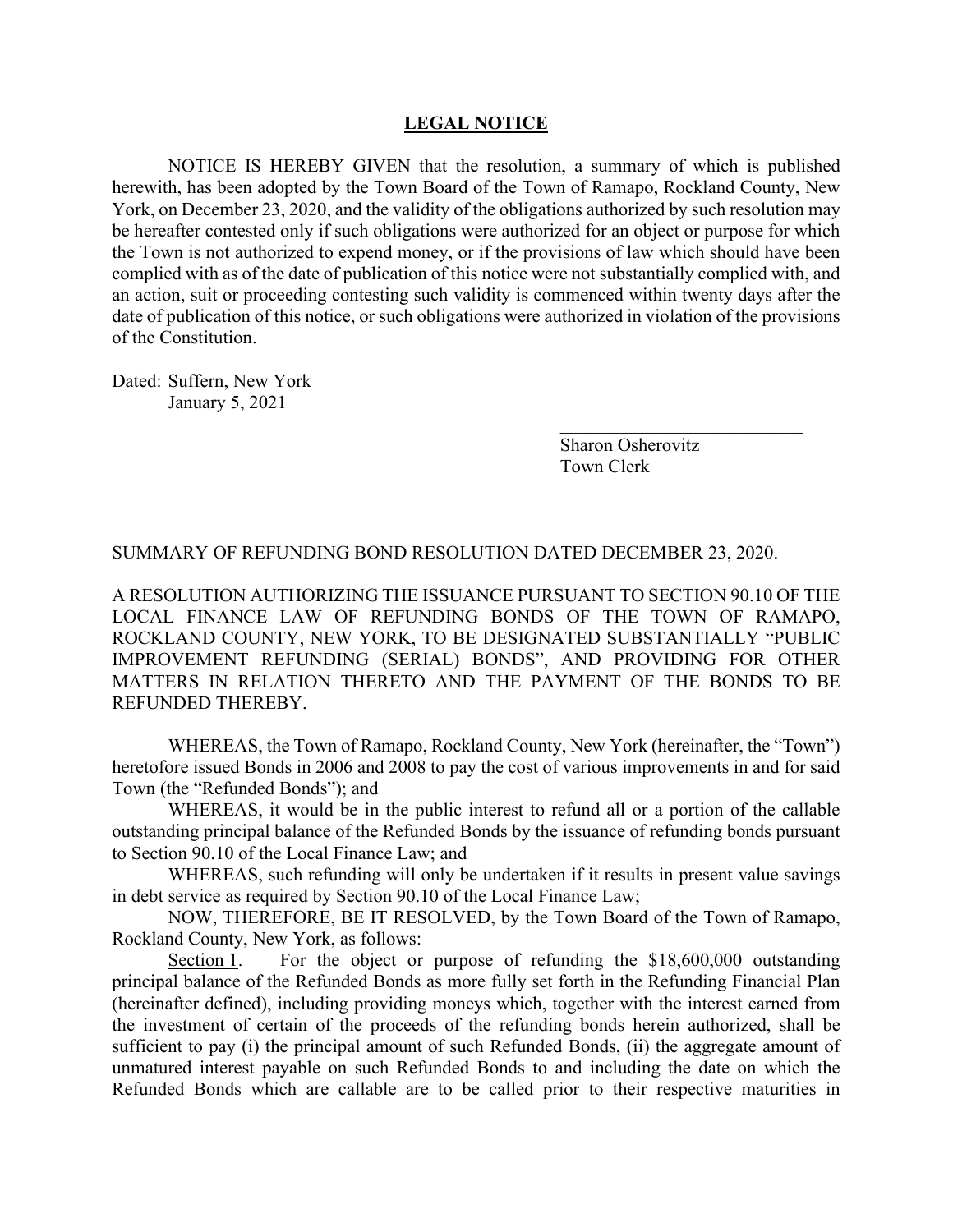accordance with the refunding financial plan, as hereinafter defined, (iii) the costs and expenses incidental to the issuance of the refunding bonds herein authorized, including the development of the refunding financial plan, as hereinafter defined, compensation to the underwriter or underwriters, as hereinafter defined, costs and expenses of executing and performing the terms and conditions of the escrow contract or contracts, as hereinafter defined, and fees and charges of the escrow holder or holders, as hereinafter mentioned, and (iv) the premium or premiums for a policy or policies of municipal bond insurance or cost or costs of other credit enhancement facility or facilities, for the refunding bonds herein authorized, or any portion thereof, there are hereby authorized to be issued not exceeding \$19,000,000 refunding serial bonds of the Town pursuant to the provisions of Section 90.10 of the Local Finance Law (the "Refunding Bonds"), it being anticipated that the amount of Refunding Bonds actually to be issued will be approximately \$16,255,000, as provided in Section 4 hereof. The Refunding Bonds described herein are hereby authorized to be consolidated for purposes of sale in one or more refunding serial bond issues.

Section 2. The Refunding Bonds may be subject to redemption prior to maturity upon such terms as the Supervisor shall prescribe, which terms shall be in compliance with the requirements of Section 53.00 (b) of the Local Finance Law.

Principal and interest on the Refunding Bonds will be payable in lawful money of the United States of America.

The Supervisor is hereby further delegated all powers of this Town Board with respect to agreements for credit enhancement, derived from and pursuant to Section 168.00 of the Local Finance Law, for said Refunding Bonds, including, but not limited to the determination of the provider of such credit enhancement facility or facilities and the terms and contents of any agreement or agreements related thereto.

Section 3. It is hereby determined that:

(a) the maximum amount of the Refunding Bonds authorized to be issued pursuant to this resolution does not exceed the limitation imposed by subdivision 1 of paragraph b of Section 90.10 of the Local Finance Law;

(b) the maximum period of probable usefulness permitted by law at the time of the issuance of the Refunded Bonds for each object or purpose for which such Refunded Bonds were issued is as specified in the Refunded Bond Certificates which are incorporated herein by reference (available for inspection at the office of the Town Clerk during normal business hours);

(c) the last installment of the Refunding Bonds will mature not later than the expiration of the respective period of probable usefulness of the objects or purposes for which said Refunded Bonds were issued in accordance with the provisions of paragraph c of Section 90.10 of the Local Finance Law;

(d) the estimated present value of the total debt service savings anticipated as a result of the issuance of the Refunding Bonds, computed in accordance with the provisions of subdivision 2 of paragraph b of Section 90.10 of the Local Finance Law, with regard to the Refunded Bonds is \$2,591,545.21 as shown in the Refunding Financial Plan described in Section 4 hereof.

Section 4. The financial plan for the refunding authorized by this resolution (the "Refunding Financial Plan"), showing the sources and amounts of all moneys required to accomplish such refunding, the estimated present value of the total debt service savings and the basis for the computation of the aforesaid estimated present value of total debt service savings, are set forth in Exhibit A attached to the full text of this resolution on file at the office of the Town Clerk and available for inspection during normal business hours.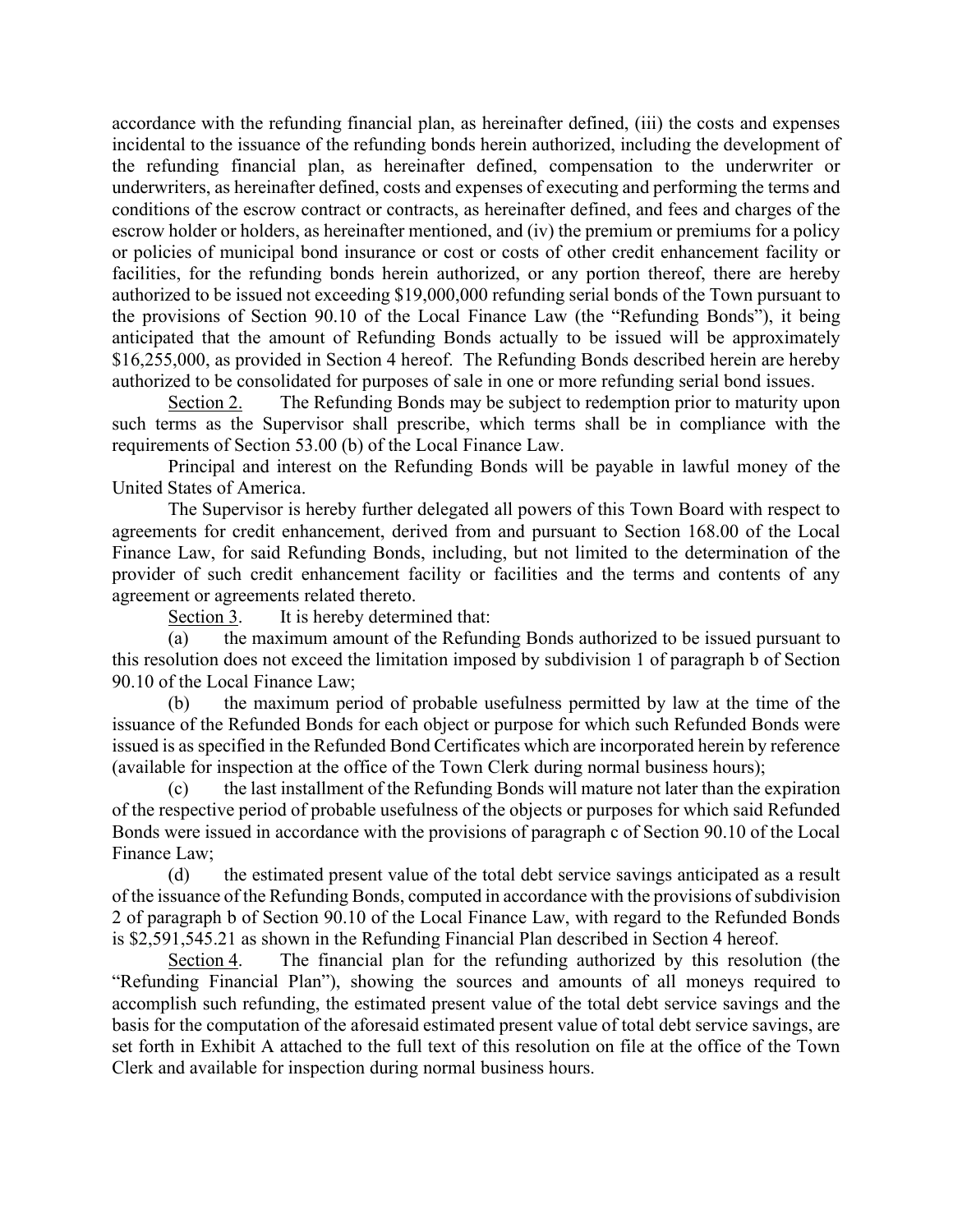Section 5. The Supervisor is hereby authorized and directed to enter into an escrow contract or contracts (collectively the "Escrow Contract") with a bank or trust company, or with banks or trust companies, located and authorized to do business in this State as said Supervisor shall designate (collectively the "Escrow Holder") for the purpose of having the Escrow Holder act, in connection with the Refunding Bonds, as the escrow holder to perform the services described in Section 90.10 of the Local Finance Law.

Section 6. The faith and credit of said Town of Ramapo, Rockland County, New York, are hereby irrevocably pledged to the payment of the principal of and interest on the Refunding Bonds as the same become due and payable. An annual appropriation shall be made in each year sufficient to pay the principal of and interest on such bonds becoming due and payable in such year. There shall be annually levied on all the taxable real property in said Town a tax sufficient to pay the principal of and interest on such Refunding Bonds as the same become due and payable.

Section 7. All of the proceeds from the sale of the Refunding Bonds, including the premium, if any, but excluding accrued interest thereon, shall immediately upon receipt thereof be placed in escrow with the Escrow Holder for the Refunded Bonds. Accrued interest on the Refunding Bonds shall be paid to the Town to be expended to pay interest on the Refunding Bonds.

Section 8. Notwithstanding any other provision of this resolution, so long as any of the Refunding Bonds shall be outstanding, the Town shall not use, or permit the use of, any proceeds from the sale of the tax-exempt Refunding Bonds in any manner which would cause the Refunding Bonds to be an "arbitrage bond" as defined in Section 148 of the Internal Revenue Code of 1986, as amended, and, to the extent applicable, the Regulations promulgated by the United States Treasury Department thereunder.

Section 9. In accordance with the provisions of Section 53.00 and of paragraph h of Section 90.10 of the Local Finance Law, in the event such bonds are refunded, the Town hereby elects to call in and redeem each Refunded Bond which the Supervisor shall determine to be refunded at the earliest call date available.

Section 10. The Refunding Bonds shall be sold at public or private sale to the purchaser thereof (the "Underwriter") for purchase prices to be determined by the Supervisor, plus accrued interest from the date or dates of the Refunding Bonds to the date or dates of the delivery of and payment for the Refunding Bonds. Subject to the approval of the terms and conditions of any such private sale by the State Comptroller as required by subdivision 2 of paragraph f of Section 90.10 of the Local Finance Law, the Supervisor, is hereby authorized to execute and deliver a purchase contract for the Refunding Bonds in the name and on behalf of the Town providing the terms and conditions for the sale and delivery of the Refunding Bonds to the Underwriter.

Section 11. The Supervisor and all other officers, employees and agents of the Town are hereby authorized and directed for and on behalf of the Town to execute and deliver all certificates and other documents, perform all acts and do all things required or contemplated to be executed, performed or done by this resolution or any document or agreement approved hereby.

Section 12. All other matters pertaining to the terms and issuance of the Refunding Bonds shall be determined by the Supervisor and all powers in connection thereof are hereby delegated to the Supervisor.

Section 13. The validity of the Refunding Bonds may be contested only if:

1. Such obligations are authorized for an object or purpose for which said Town is not authorized to expend money, or

2. The provisions of law which should be complied with at the date of publication of this resolution are not substantially complied with,